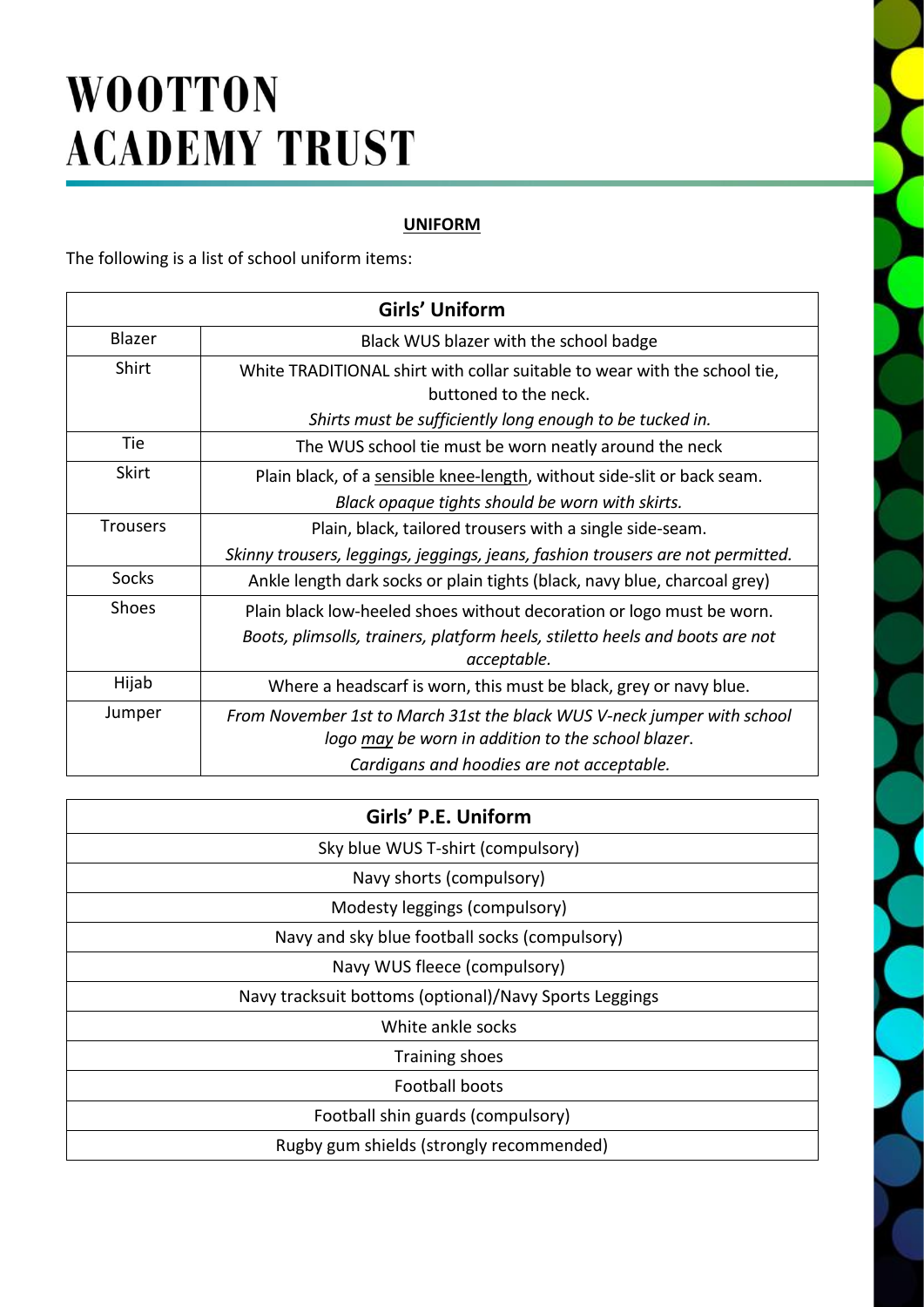# **WOOTTON ACADEMY TRUST**

| <b>Boys' Uniform</b> |                                                                                                                                                                            |  |
|----------------------|----------------------------------------------------------------------------------------------------------------------------------------------------------------------------|--|
| Blazer               | Black WUS blazer with the school badge                                                                                                                                     |  |
| Shirt                | White TRADITIONAL shirt with collar suitable to wear with the school tie,<br>buttoned to the neck.<br>Shirts must be sufficiently long enough to be tucked in.             |  |
| Tie                  | The WUS school tie must be worn neatly around the neck                                                                                                                     |  |
| <b>Trousers</b>      | Plain, black, tailored trousers with a single side-seam.<br>Skinny trousers, leggings, jeggings, jeans, fashion trousers are not<br>permitted.                             |  |
| Socks                | Ankle length dark socks (black, navy blue, charcoal grey)                                                                                                                  |  |
| <b>Shoes</b>         | Plain black low-heeled shoes without decoration or logo must be worn.<br>Boots, plimsolls, trainers, platform heels, stiletto heels and boots are not<br>acceptable.       |  |
| Jumper               | From November 1st to March 31st the black WUS V-neck jumper with<br>school logo may be worn in addition to the school blazer.<br>Cardigans and hoodies are not acceptable. |  |

The items below are required for Physical Education lessons.

| Boys' P.E. uniform                            |
|-----------------------------------------------|
| Sky blue WUS T-shirt (compulsory)             |
| Navy and Sky blue rugby shirt (compulsory)    |
| Navy shorts (compulsory)                      |
| Navy and sky blue football socks (compulsory) |
| Navy tracksuit bottoms (optional)             |
| Navy WUS fleece (optional)                    |
| White ankle socks                             |
| <b>Training shoes</b>                         |
| <b>Football boots</b>                         |
| Football shin guards (compulsory)             |
| Rugby gum shields (strongly recommended)      |
|                                               |